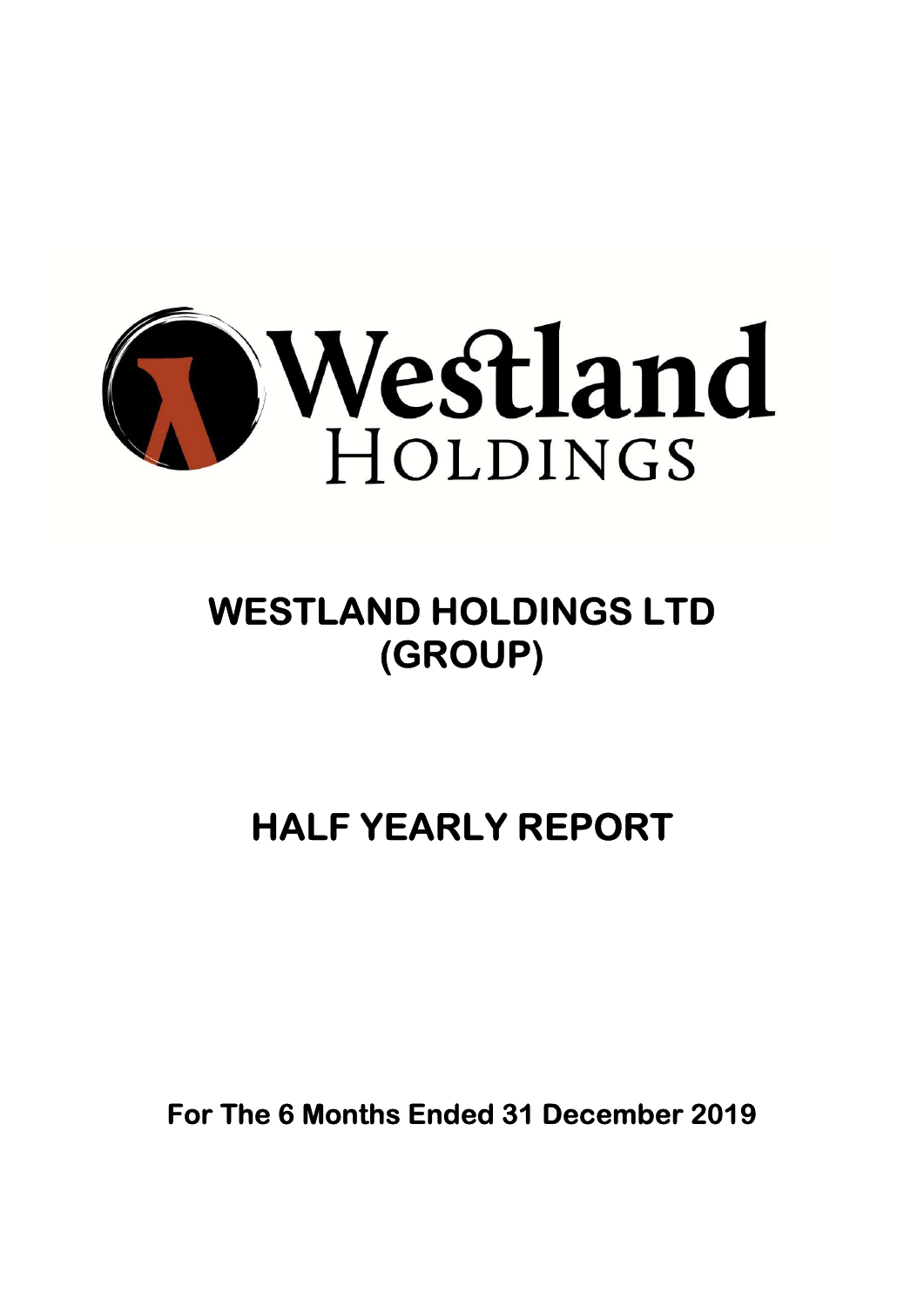# DIRECTORS REPORT

The Directors of Westland Holdings Ltd (Group) hereby present the unaudited Half Yearly Report for the six months ended 31 December 2019

### Principal Activities

The Company is a holding company for the various commercial interests of the Westland District Council. It currently has 3 operating subsidiaries which it owns 100% of, namely

- Westroads Ltd
- Destination Westland Limited

#### Review of Operations

| Group                  | Group                  |  |
|------------------------|------------------------|--|
| <b>Dec 19</b><br>\$000 | <b>Dec 18</b><br>\$000 |  |
|                        |                        |  |
| 948                    | (303)                  |  |
| <u>(265)</u>           |                        |  |
| 683                    | (303)                  |  |
|                        |                        |  |

Results for the year to date are significantly better compared to the same period last year due to Westroads Ltd posting a before tax profit for the period of \$1,174,000 compared with \$335,000 for the same period last year and their budget of \$502,000.

Destination Westland income for the period was \$1,311,000 against a budget of \$1,837,000. Although not ideal it is an improvement from the same period last year when income was \$1,303,000.

Comment from the individual companies are as follows:- Westroads Ltd:

- Total Revenue is up on budget by 18% and up 40% on last year. The growth in revenue has occurred across all three branches with the Canterbury branch, Trenching Dynamix, being particularly strong. The forward work in both Hokitika and Canterbury branches is large but manageable. Additional staff have been recruited at Trenching Dynamix.
- Gross Profit is only marginally up on budget and up 14% on last year. There has been some internal cost adjustments made to our reporting that allocates more of the wage cost to the jobs and less to wage overheads. This has had the effect of lowering the Gross Profit by approximately \$300,000 whilst also lowering Administration Expenses by the same figure.
- Administration costs are down on budget by \$456,000. \$300,000 of this is as noted above.

The overall result was a profit before tax of \$1,174,000 for the 6 months compared with a budget of \$502,000 and last year of \$355,000. The large increase was due to a significant improvement in Trenching Dynamix's contribution from near nothing for the same period last year to \$679,000 this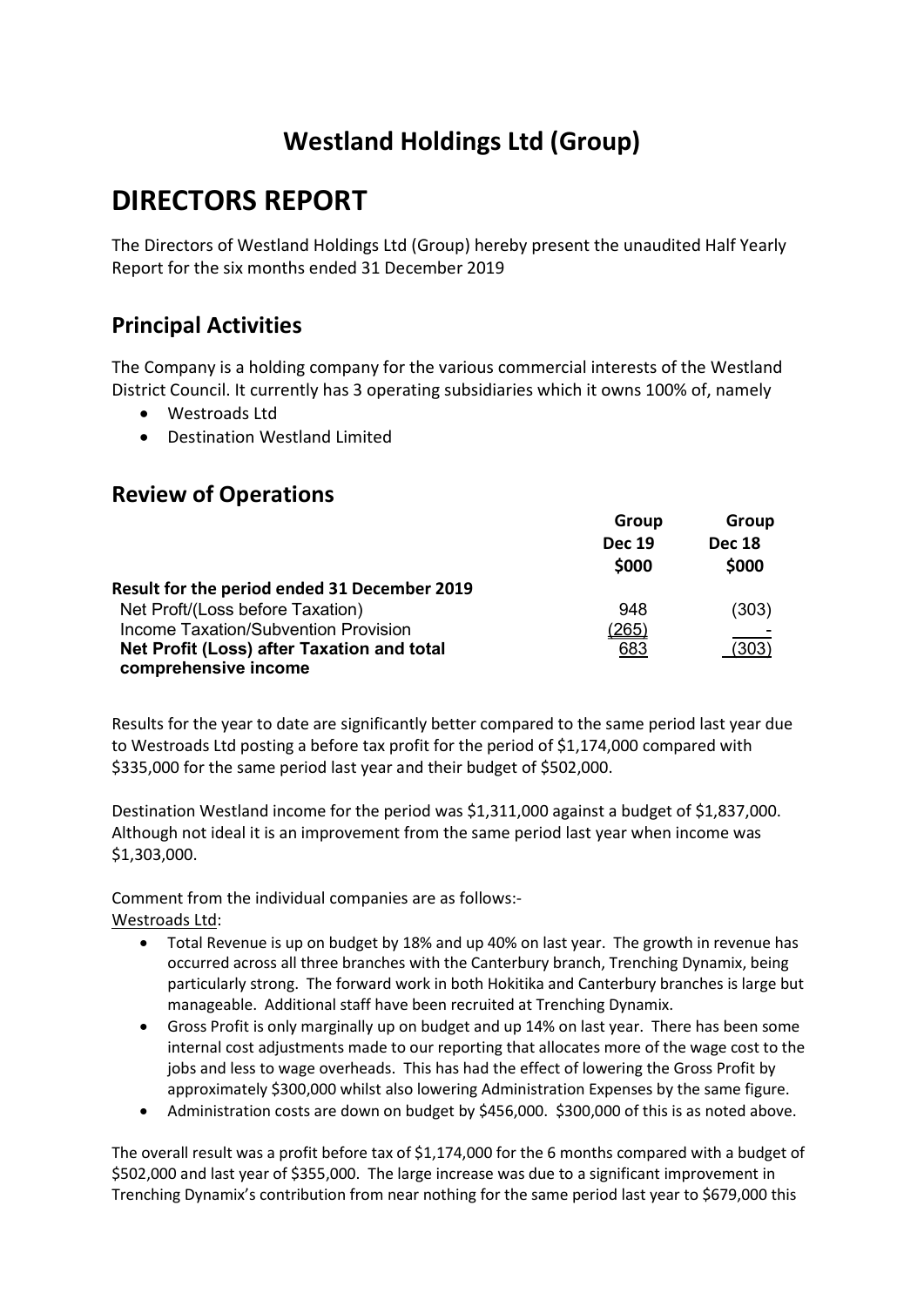year. Hokitika branch also performed well due to the increased amount of work completed over the period. The Greymouth branch operated at break even and is a focus of management at present.

The company has once again made significant investments in plant & equipment of \$1.4M replacing older machinery and purchasing new for the extra contracts that have been won. There is a significant amount of further plant purchases required to meet our expanding workload.

Looking forward we expect the second half of the year to be softer with tighter margins becoming evident in Canterbury.

Westland Holdings Limited

- Revenue is in below budget by 28.6% and similar to this period last year.
- Income invoiced in Advance of \$286,000 to be reported as income over the next half of the year.
- The year to date is showing a loss of \$107,000 against a budget profit of \$27,000. There was a loss of \$196,000 at the same time last year.
- It is anticipated that Wildfoods will break even this year depending on ticket sales and weather.

### Dividend

No dividend has been declared for the period ended 31 December 2019 at this stage.

For and on behalf of the Board

J M Conroy Chairperson 28 February 2020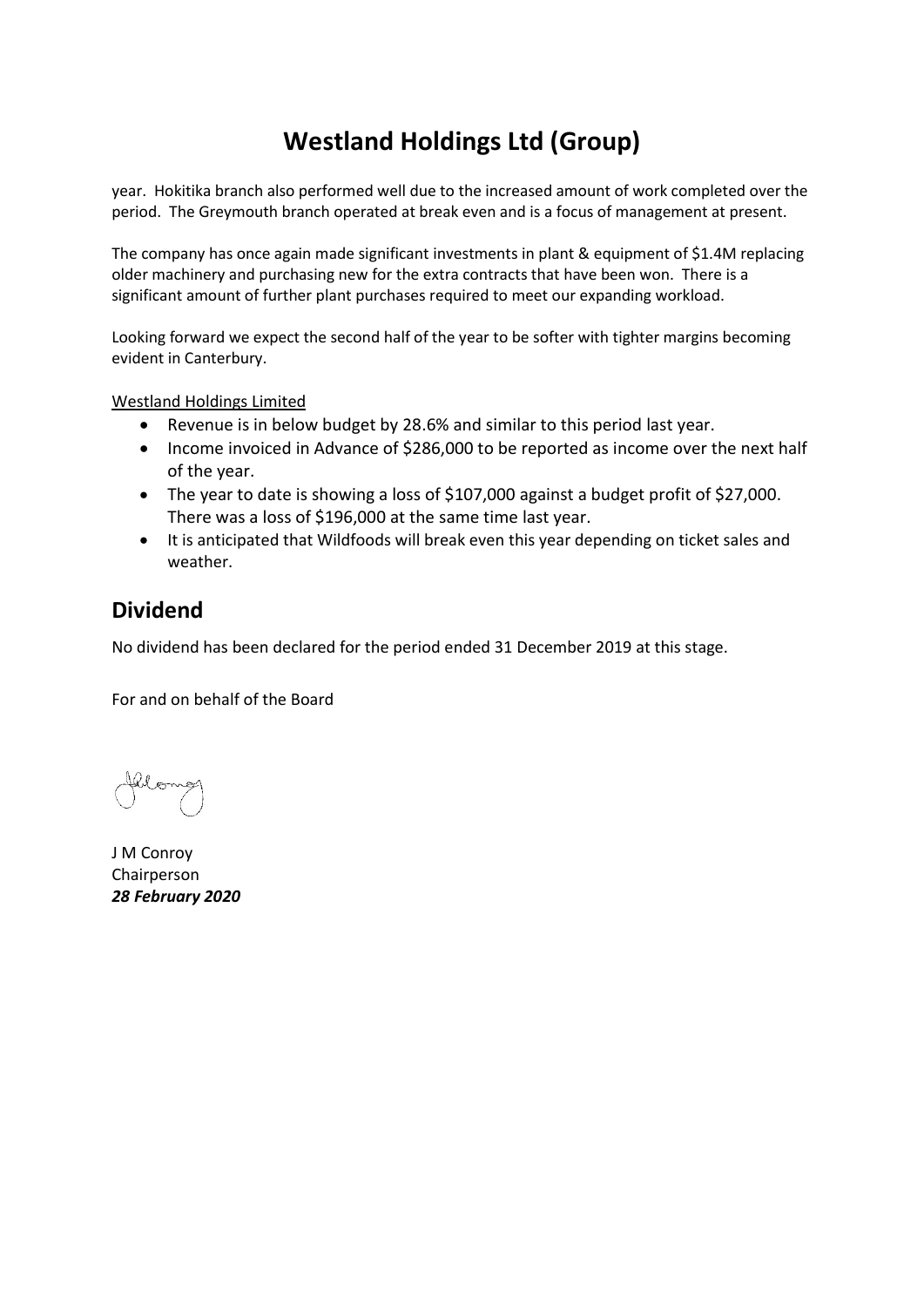### STATEMENT OF ACCOUNTING POLICIES FOR THE 6 MONTHS ENDED 31 DECEMBER 2019

#### REPORTING ENTITY

Westland Holdings Limited is registered under the Companies Act 1993. Westland Holdings Limited is wholly owned by the Westland District Council.

The company is a Council Controlled Trading Organisation as defined in Section 6(1) of the Local Government Act 2002.

The financial statements of Westland Holdings Limited have been prepared in accordance with the requirements of the Companies Act 1993, the Financial Reporting Act 2013, and the Local Government Act 2002.

The Group consists of Westland Holdings Limited, Hokitika Airport Limited, Westland District Property Limited and Westroads Limited. All group companies are incorporated in New Zealand.

#### MEASUREMENT BASE

The accounting principles recognised as appropriate for the measurement and reporting of earnings and financial position on a historical basis are followed by the Group, with the exception of certain items for which specific accounting policies are identified.

#### ACCOUNTING POLICIES

Accounting Policies are consistent with those published in annual Financial Statements except for the following:

- Employee entitlements are not split between current and term and are reported as a current liability only.
- Provision is made for taxes, but no allowance has been made for the reduction achieved by the use of subvention payments, due to the uncertainly around this amount in the interim period.
- Interim Financial Statements are prepared in accordance with Financial Reporting Standard no. 24

#### CHANGES IN ACCOUNTING POLICIES

Other than mentioned above, there have been no changes in accounting policies. All policies have been applied consistently during the period